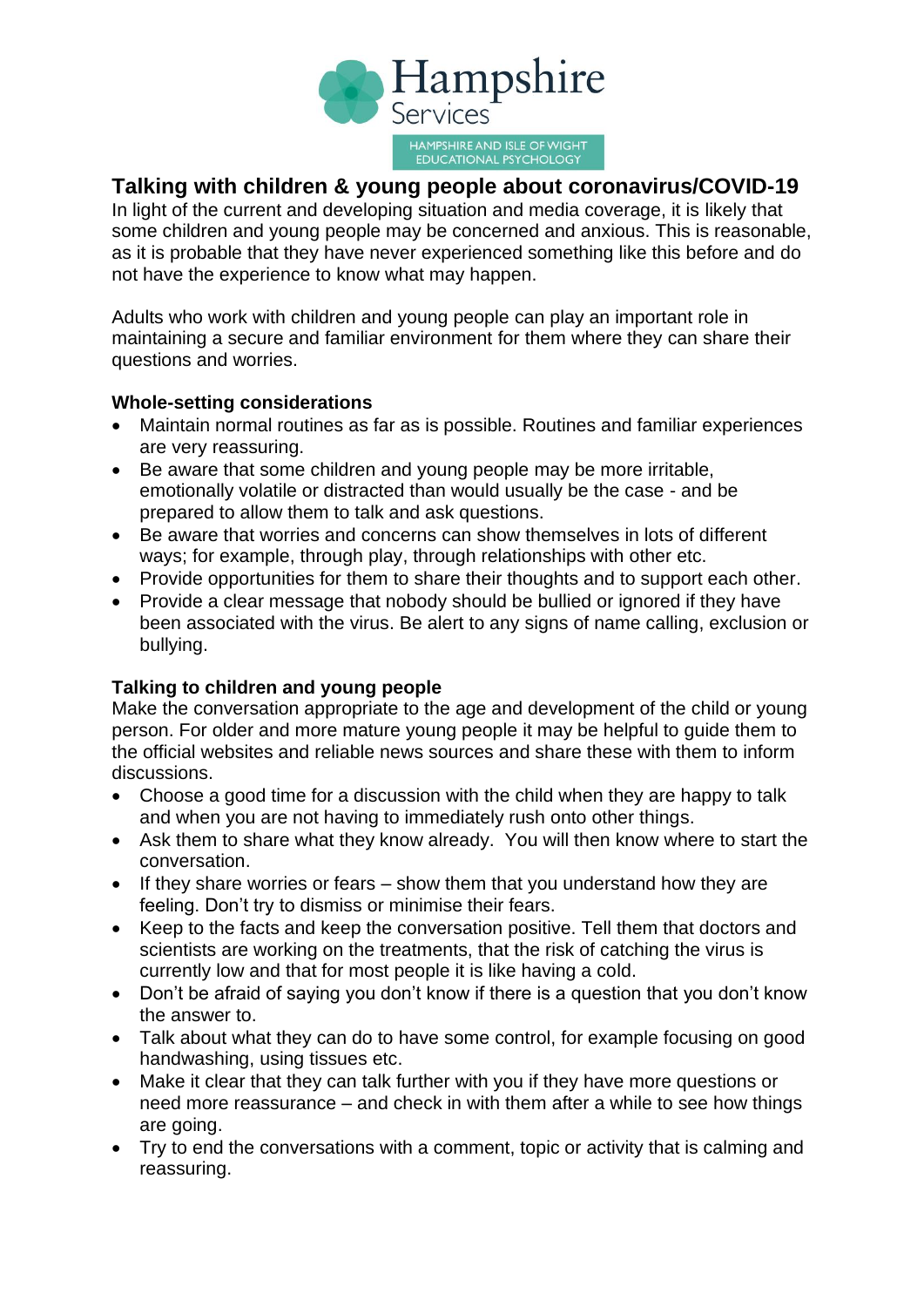

# **Useful links**

## **For settings**

*Coronavirus and UK schools closures: Support and advice for schools and parents/carers* from the British Psychological Society and Division of Child and Educational Psychology. This advice was produced in response to the UK Government's announcement of school closures as part of the response to Coronavirus. As the situation continues to develop, guidance may be updated as further details emerge:

[https://www.bps.org.uk/sites/www.bps.org.uk/files/Policy/Policy%20-](https://www.bps.org.uk/sites/www.bps.org.uk/files/Policy/Policy%20-%20Files/Coronavirus%20and%20UK%20schools%20closures%20-%20support%20and%20advice.pdf) [%20Files/Coronavirus%20and%20UK%20schools%20closures%20-](https://www.bps.org.uk/sites/www.bps.org.uk/files/Policy/Policy%20-%20Files/Coronavirus%20and%20UK%20schools%20closures%20-%20support%20and%20advice.pdf) [%20support%20and%20advice.pdf](https://www.bps.org.uk/sites/www.bps.org.uk/files/Policy/Policy%20-%20Files/Coronavirus%20and%20UK%20schools%20closures%20-%20support%20and%20advice.pdf)

The Anna Freud National Centre for Children and Families is a children's mental health charity. They have a range of advice on their website, including advice for children, families, schools and colleges about how to support during periods of disruption: [https://www.annafreud.org/what-we-do/anna-freud-learning](https://www.annafreud.org/what-we-do/anna-freud-learning-network/coronavirus/)[network/coronavirus/](https://www.annafreud.org/what-we-do/anna-freud-learning-network/coronavirus/)

## **Talking to children and young people about coronavirus / COVID-19**

General information for adults talking to children:

- [https://www.place2be.org.uk/about-us/news-and](https://www.place2be.org.uk/about-us/news-and-blogs/2020/march/coronavirus-information-for-children/)[blogs/2020/march/coronavirus-information-for-children/](https://www.place2be.org.uk/about-us/news-and-blogs/2020/march/coronavirus-information-for-children/)
- <https://www.anxietyuk.org.uk/blog/how-to-talk-to-children-about-covid-19/>
- <https://childmind.org/article/talking-to-kids-about-the-coronavirus/>

Talking to children with autism – advice for adults:

• [https://usevisualstrategies.com/autism-coronavirus-helping-students](https://usevisualstrategies.com/autism-coronavirus-helping-students-understand/)[understand/](https://usevisualstrategies.com/autism-coronavirus-helping-students-understand/)

Stories and social stories to share with children:

- https://www.elsa-support.co.uk/wp-content/uploads/2020/03/Childrens-storyabout-coronavirus.pdf
- file:///C:/Users/cfcsepcw/AppData/Local/Packages/Microsoft.MicrosoftEdge 8 [wekyb3d8bbwe/TempState/Downloads/Coronavirus%20Social%20Story%20](file:///C:/Users/cfcsepcw/AppData/Local/Packages/Microsoft.MicrosoftEdge_8wekyb3d8bbwe/TempState/Downloads/Coronavirus%20Social%20Story%20%20(1).pdf) [%20\(1\).pdf](file:///C:/Users/cfcsepcw/AppData/Local/Packages/Microsoft.MicrosoftEdge_8wekyb3d8bbwe/TempState/Downloads/Coronavirus%20Social%20Story%20%20(1).pdf)
- [https://carolgraysocialstories.com/wp-content/uploads/2020/03/Pandemics](https://carolgraysocialstories.com/wp-content/uploads/2020/03/Pandemics-and-the-Coronavirus.pdf)[and-the-Coronavirus.pdf](https://carolgraysocialstories.com/wp-content/uploads/2020/03/Pandemics-and-the-Coronavirus.pdf) - social story explaining coronavirus for children
- [https://theautismeducator.ie/wp-content/uploads/2020/03/The-Corona-Virus-](https://theautismeducator.ie/wp-content/uploads/2020/03/The-Corona-Virus-Free-Printable-Updated-2-The-Autism-Educator-.pdf)[Free-Printable-Updated-2-The-Autism-Educator-.pdf](https://theautismeducator.ie/wp-content/uploads/2020/03/The-Corona-Virus-Free-Printable-Updated-2-The-Autism-Educator-.pdf) - social story for younger children

## **For young people to access directly**

• [https://youngminds.org.uk/blog/what-to-do-if-you-re-anxious-about](https://youngminds.org.uk/blog/what-to-do-if-you-re-anxious-about-coronavirus/)[coronavirus/](https://youngminds.org.uk/blog/what-to-do-if-you-re-anxious-about-coronavirus/)